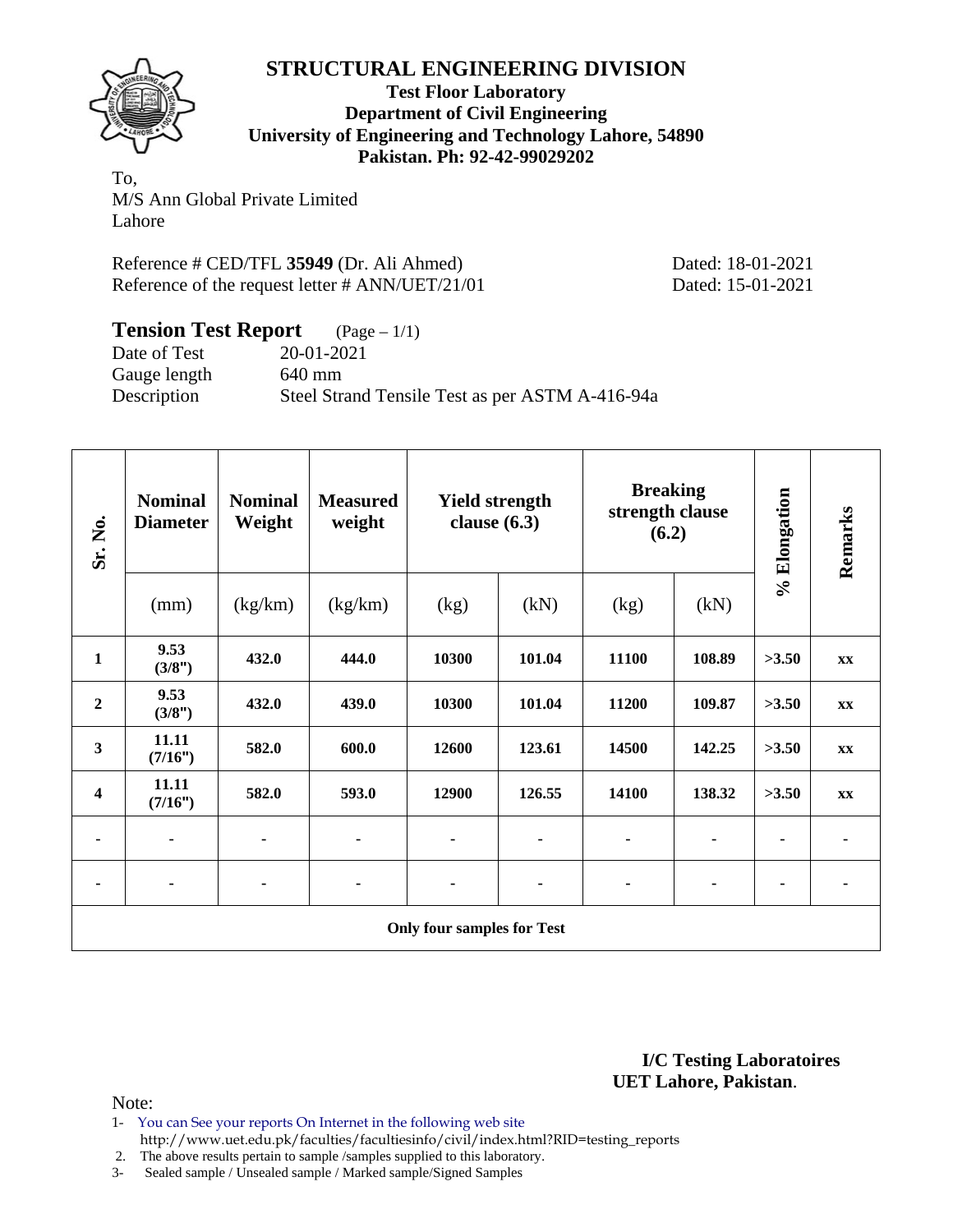# **STRUCTURAL ENGINEERING DIVISION**



### **Test Floor Laboratory Department of Civil Engineering University of Engineering and Technology Lahore, 54890 Pakistan. Ph: 92-42-99029202**

To, Resident Engineer AZ Engineering Associates Dualization of Sargodha Mianwali Road (Phase-I) Group-III, from km 267.77 to 268.07 (Bridge & Approaches) in District Mianwali (WMI) Reference # CED/TFL **35951** (Dr. Ali Ahmed) Dated: 18-01-2021 Reference of the request letter # RE/MWI-140 Dated: 31-12-2020

# **Tension Test Report** (Page – 1/3) Date of Test 20-01-2021 Gauge length 640 mm Description Steel Strand Tensile Test as per ASTM A-416-94a

| Sr. No.                          | <b>Nominal</b><br><b>Diameter</b> | <b>Nominal</b><br>Weight | <b>Measured</b><br>weight | <b>Yield strength</b><br>clause $(6.3)$ |        | <b>Breaking</b><br>strength<br>clause $(6.2)$ |        | Modulus of<br>Elasticity<br>Young's<br>$\mathbf{f}$ . | % Elongation | Remarks / Coil No. |
|----------------------------------|-----------------------------------|--------------------------|---------------------------|-----------------------------------------|--------|-----------------------------------------------|--------|-------------------------------------------------------|--------------|--------------------|
|                                  | (mm)                              | (kg/km)                  | (kg/km)                   | (kg)                                    | (kN)   | (kg)                                          | (kN)   | GPa                                                   |              |                    |
| $\mathbf{1}$                     | 12.70<br>(1/2")                   | 775.0                    | 783.0                     | 17800                                   | 174.62 | 19200                                         | 188.35 | 198                                                   | >3.50        | XX                 |
| $\boldsymbol{2}$                 | 12.70<br>(1/2")                   | 775.0                    | 781.0                     | 17800                                   | 174.62 | 19500                                         | 191.30 | 199                                                   | >3.50        | XX                 |
| ۰                                | $\blacksquare$                    | ٠                        | ٠                         | ٠                                       |        |                                               |        | ۰                                                     |              |                    |
| $\blacksquare$                   |                                   |                          | $\blacksquare$            | $\blacksquare$                          |        |                                               |        | ۰                                                     |              |                    |
|                                  |                                   |                          |                           |                                         |        |                                               |        |                                                       |              |                    |
| ۰                                | $\blacksquare$                    | ۰                        | ٠                         | ۰                                       |        |                                               |        | ۰                                                     | ۰            |                    |
| <b>Only two samples for Test</b> |                                   |                          |                           |                                         |        |                                               |        |                                                       |              |                    |

Note:

1. Modulus of Elasticity is based on nominal steel area of the steel strand vide clause 13.3 of ASTM – A416a 2. Load versus percentage strain graphs are attached

> **I/C Testing Laboratoires UET Lahore, Pakistan**.

Note:

1- You can See your reports On Internet in the following web site http://www.uet.edu.pk/faculties/facultiesinfo/civil/index.html?RID=testing\_reports

2. The above results pertain to sample /samples supplied to this laboratory.

3- Sealed sample / Unsealed sample / Marked sample/Signed Samples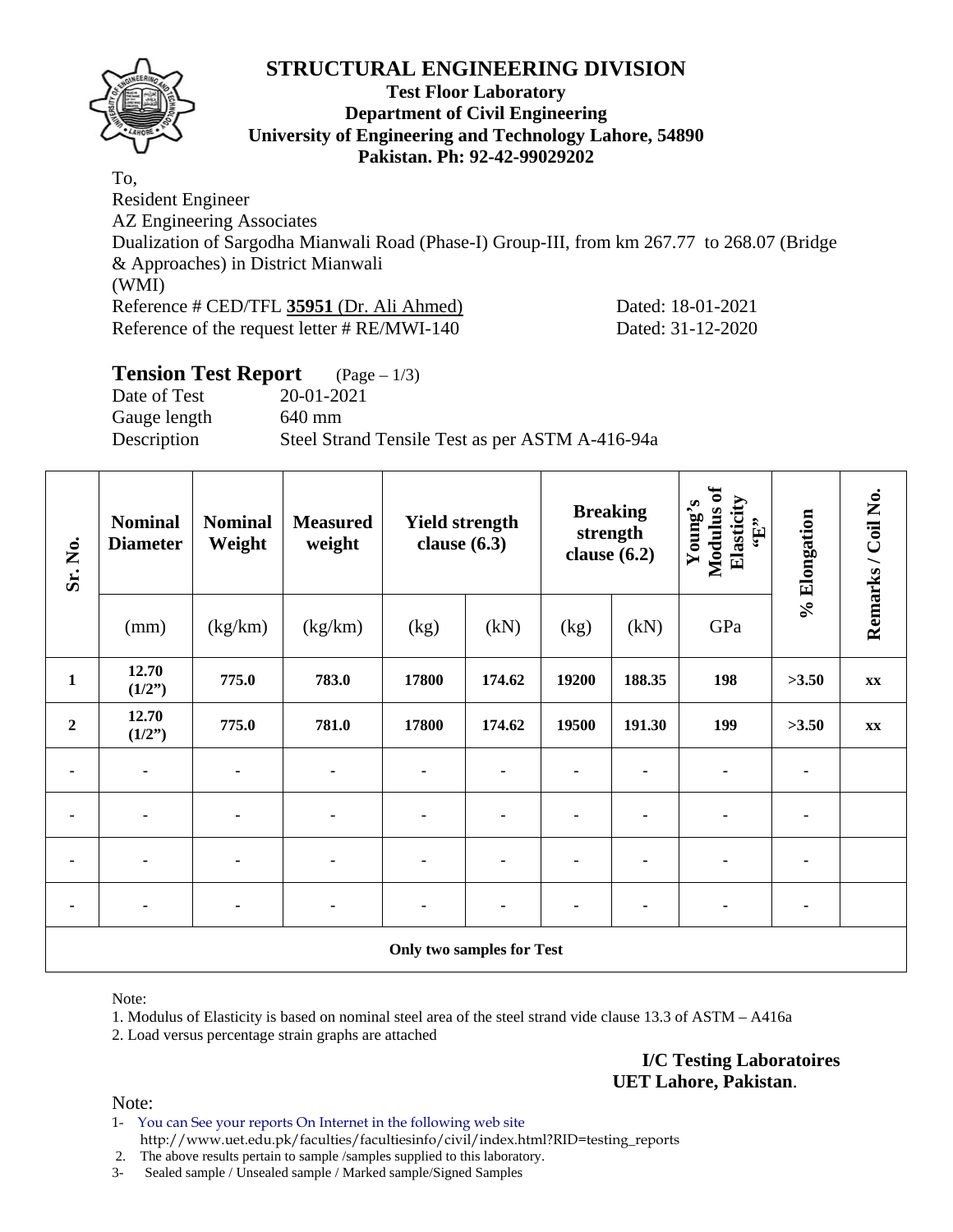## **STRUCTURAL ENGINEERING DIVISION Test Floor Laboratory Department of Civil Engineering University of Engineering and Technology Lahore, 54890 Pakistan. Ph: 92-42-99029202**  To, Resident Engineer AZ Engineering Associates Dualization of Sargodha Mianwali Road (Phase-I) Group-III, from km 267.77 to 268.07 (Bridge & Approaches) in District Mianwali (WMI)

Reference # CED/TFL **35951** (Dr. Ali Ahmed) Dated: 18-01-2021 Reference of the request letter # RE/MWI-140 Dated: 31-12-2020

**Graph**  $(Page - 2/3)$ 



**I/C Testing Laboratoires UET Lahore, Pakistan**.

#### Note:

- 1- You can See your reports On Internet in the following web site http://www.uet.edu.pk/faculties/facultiesinfo/civil/index.html?RID=testing\_reports
- 2. The above results pertain to sample /samples supplied to this laboratory.
- 3- Sealed sample / Unsealed sample / Marked sample/Signed Samples